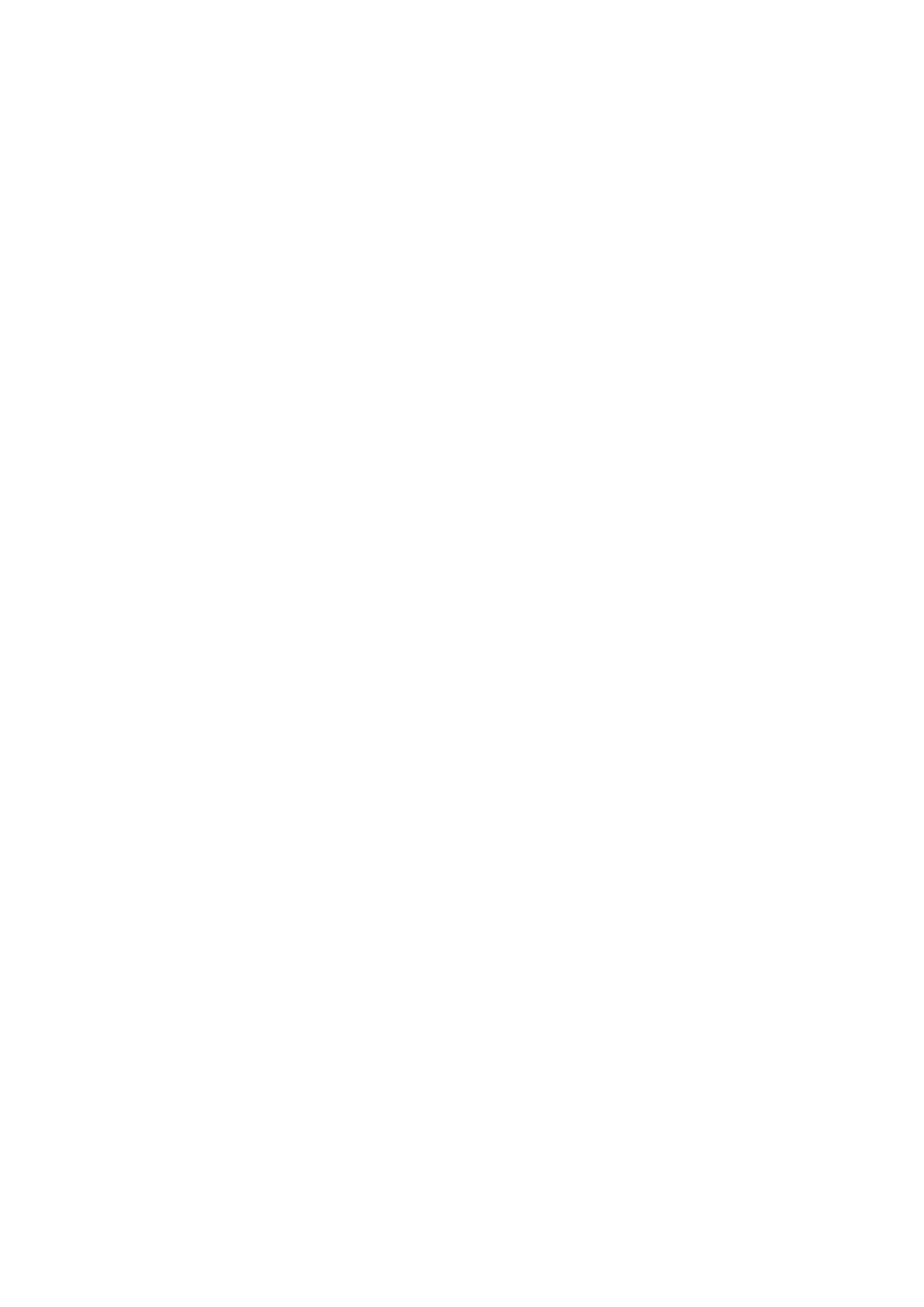## **ACKNOWLEDGEMENTS**

This writeshop would not have been possible without the enormous energy invested in it by staff from ASSP-ASDP-L, an IFAD funded programme, in Zanzibar. We would like to thank all participants for their active participation in this workshop. We would particularly like to thank Mr. Zaki, Programme Coordinator, and Mr. Saleh, Assistant Programme Coordinator for their support in making this process happen. Our special thanks go to Mr. Lada, M&E officer for organising this event and being the driving force behind this writeshop. We would like also like to thank all the others who have provided essential support in this workshop.

We hope that with this writeshop we have been able to inspire people to write compelling stories that communicate lessons learned, or messages that the programme would like to share with their stakeholders, policy makers, or other people interested in the programme and the approach it uses. With this workshop we had a particular focus on the Managing for Impact approach, which has been introduced in the programme since 2007. The stories written by participants each focused on a particular element of the approach and what change they had observed. We hope that the booklet that has been produced and possibly this workshop report also, will be useful to those who aim to get a better understanding of what managing for impact means and what changes can be brought about by integrating it into a programme.

We hope that in future more colleagues will be inspired to write compelling stories about the work of ASSP/ASDP-L and that this communication will enhance not only the learning that takes place within the programme but also outside. In the end we hope that these stories can make a difference in joining hands for those we aim to target – farmers and livestock keepers in Zanzibar and Pemba in particular. Keep up the spirit and good luck!

Cecile Kusters & Clare McGregor (writeshop facilitators) Wageningen International, The Netherlands Elias Zerfu IFPRI, Addis Ababa, Ethiopia Zanzibar/Wageningen, October 2009



*This work is licensed under the Creative Commons Attribution-Noncommercial-Share Alike 3.0 Unported License. To view a copy of this license, visit http://creativecommons.org/licenses/by-nc-sa/3.0/*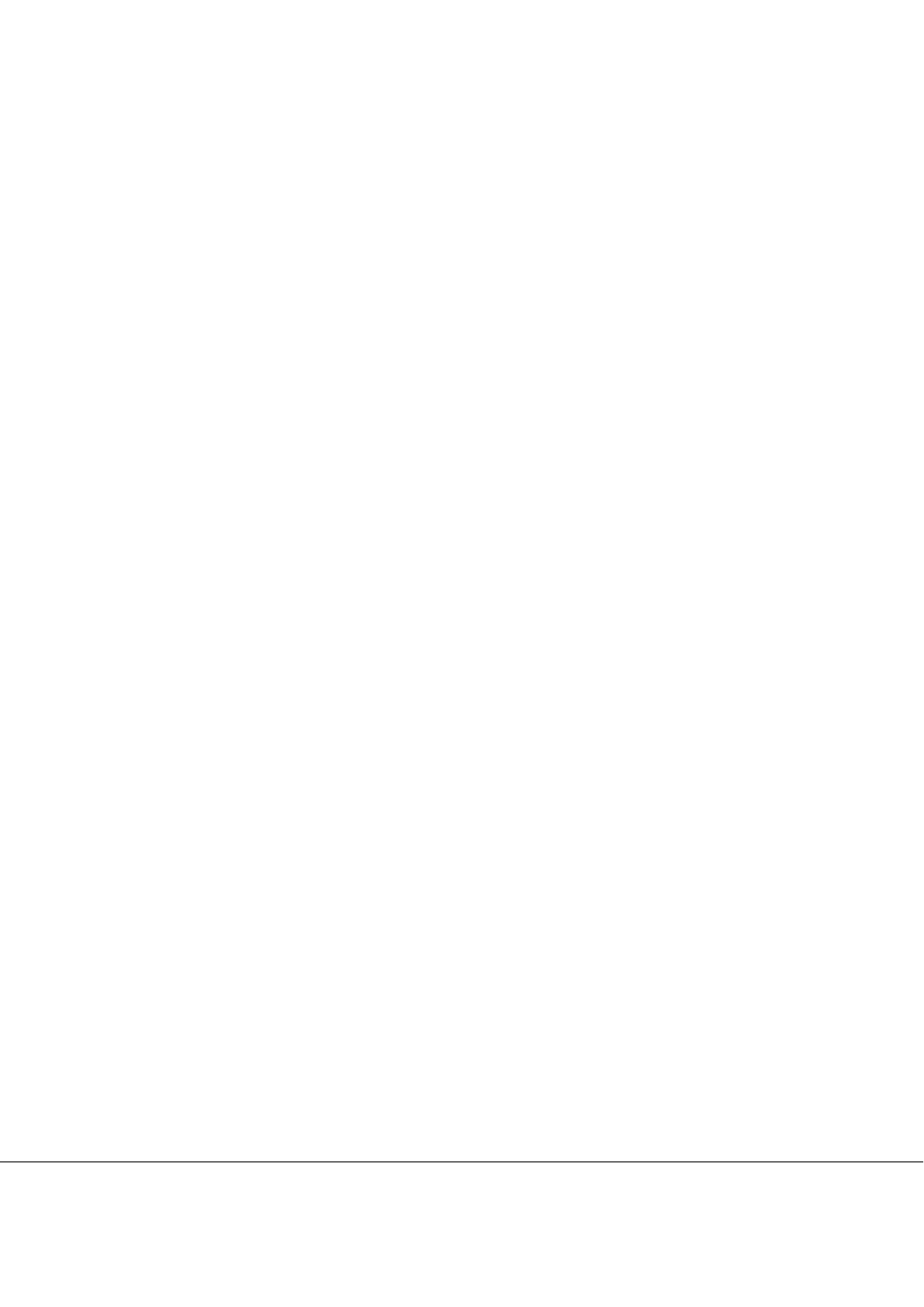# **TABLE OF CONTENTS**

| 1.        |  |                                                                     |  |
|-----------|--|---------------------------------------------------------------------|--|
| 2.<br>2.1 |  |                                                                     |  |
| 2.2       |  |                                                                     |  |
| 2.3       |  |                                                                     |  |
| 2.4       |  |                                                                     |  |
| 3.        |  | THURSDAY 8TH OCTOBER - LEADS, PLANNING AND WRITING YOUR STORY  5    |  |
| 3.1       |  |                                                                     |  |
| 3.2       |  |                                                                     |  |
| 3.3       |  |                                                                     |  |
| 3.4       |  |                                                                     |  |
| 4.        |  |                                                                     |  |
| 5.        |  |                                                                     |  |
| 6.        |  | <b>SUNDAY 11TH OCTOBER - PRESENTATING OUR STORIES: LESSONS</b>      |  |
|           |  |                                                                     |  |
| 6.1       |  |                                                                     |  |
| 6.2       |  |                                                                     |  |
| 7.        |  |                                                                     |  |
| Annex A:  |  | Writeshop programme                                                 |  |
| Annex B:  |  | List of writeshop participants                                      |  |
| Annex C:  |  | Presentation: Introduction to writeshop                             |  |
| Annex D:  |  | Presentation: Telling your story - how do you get started?          |  |
| Annex E   |  | Presentation: Outlining – how do you plan and structure your story? |  |
| Annex F:  |  | Suggested format for planning your story                            |  |
| Annex G:  |  | Presentation: Effective writing – a review of key principles        |  |
| Annex H:  |  | Exercise on writing                                                 |  |
|           |  |                                                                     |  |

- Annex I: Presentation: A compelling story how do you make your story flow?<br>Annex J: Writeshop evaluation
- Writeshop evaluation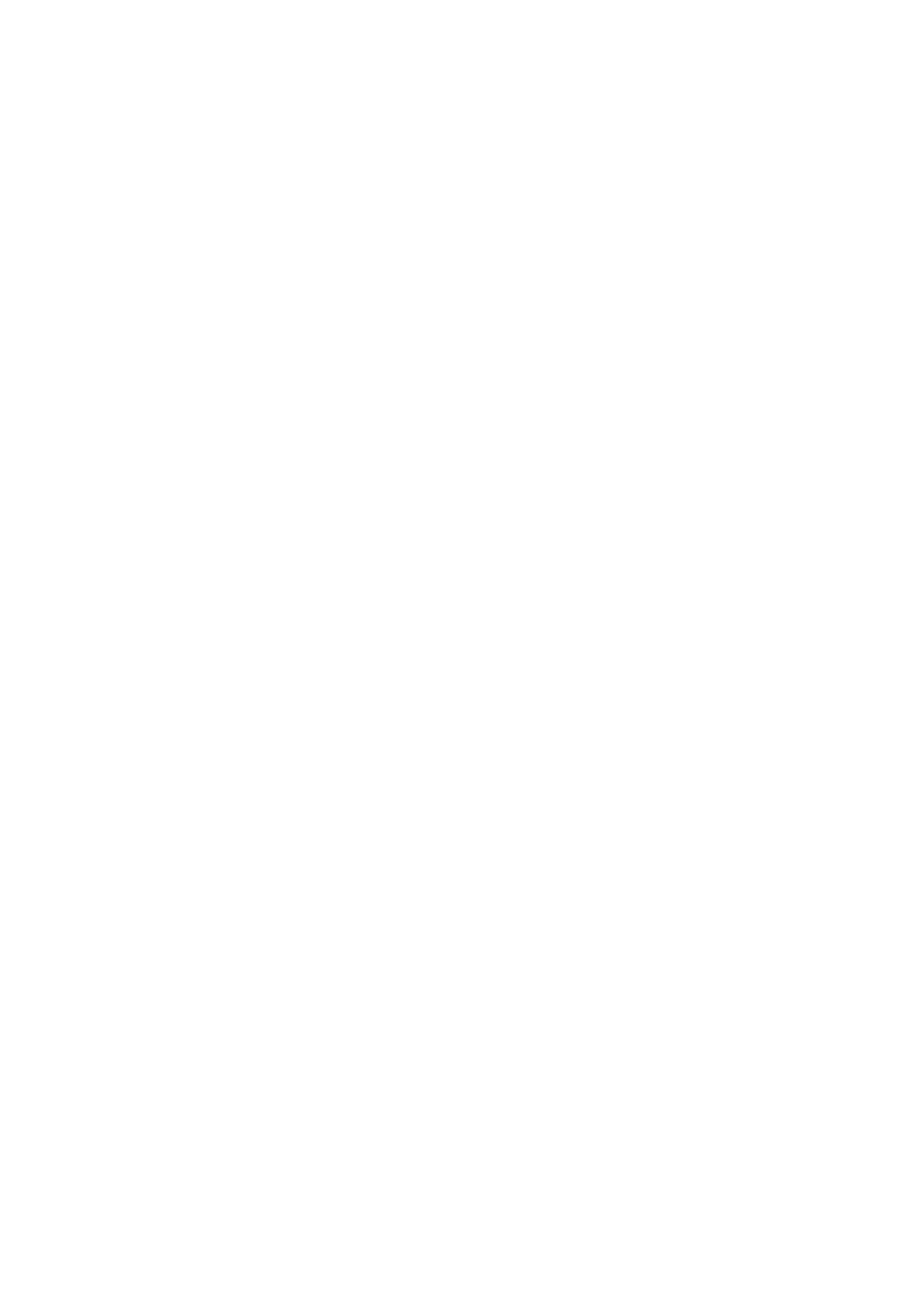## **1. INTRODUCTION**

From 7<sup>th</sup> – 11<sup>th</sup> October 2009 a writeshop was held in Zanzibar. This workshop was organised on request of the IFAD funded programme ASSP/ASDP-L in Zanzibar. The idea was to enhance the writing skills of participants and to write stories that reflect some experiences in relation to the managing for impact (M4I) approach that was introduced to the programme 2 years ago.

The regional programme to strengthen managing for impact (SMIP) in East and Southern Africa is working with ASSP/ASDP-L as one of their action learning sites. A series of inputs have been provided to assist the programme in their efforts to manage for impact. This writeshop aimed to document some of the lessons learned in the form of written stories. The output of the writeshop is a booklet that contains all the stories from writeshop participants. These stories will be shared during a policy event that is planned to take place by the end of this year in Zanzibar. Also the stories will be used in writing a booklet on managing for impact, which is supported by Wageningen UR under the KB7 programme. Furthermore, ASSP-ASDP-L wishes to share their stories through existing websites and through other communication with the 'outside world'.

Annex A describes the adapted writeshop programme. Changes were made during the week to suit conditions of the workshop participants. A list of writeshop participants can be found in annex B.

Below you can find a brief description of what happened each day and some of the experiences. We would particularly like to refer to the booklet with stories on M4I. A copy of this booklet can be received from ASSP/ASDP-L (assp&asdpl@zanlink.com) or Wageningen International (cecile.kusters@wur.nl) The last chapter provides some concluding remarks.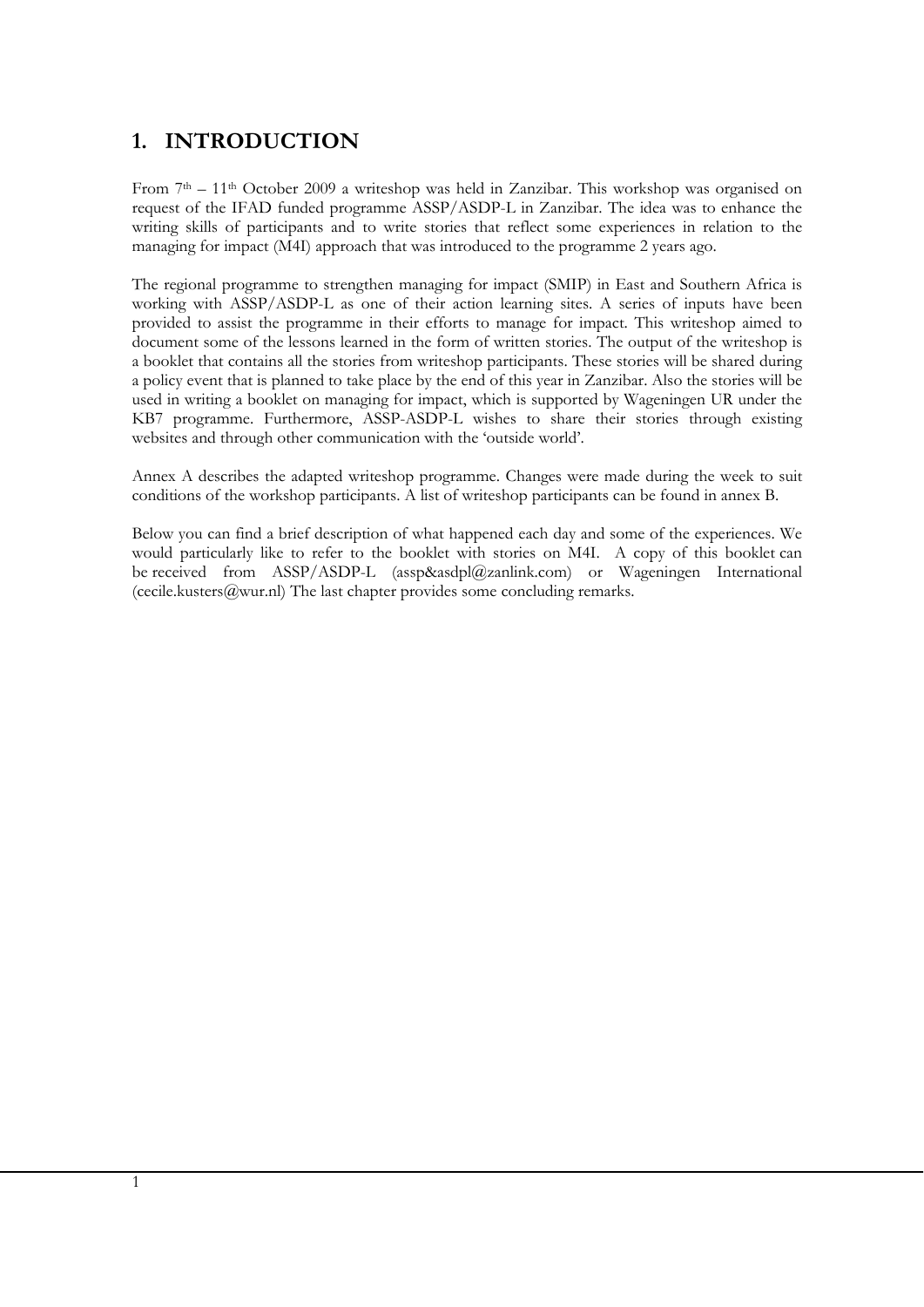# **2. WEDNESDAY 7TH OCTOBER – INTRODUCTION**

#### **2.1 Welcome**

The workshop was opened by Mr. Zaki Khamis Juma, Programme Coordinator of ASSP/ASDP-L Zanzibar Sub-programme. He welcomed the participants and encouraged them to actively take part in this workshop. Dr Islam, Director of Policy and Planning of the Ministry of Agriculture, Livestock and Environment was invited to give an opening speech. He stressed the importance of the writeshop and said that "writing should not be left to a few. Writing can assist us in sharing our experiences and communicating to the outside world what we are doing. Participants should take this writeshop seriously as it can help to reduce the workload of those few who can write well. Don't feel shy of writing. Be open and start from where people are at". He also indicated that the key output of this workshop would be a booklet with stories that would be shared at the policy event in November or December this year. Another booklet on managing for impact will also make use of some of the stories. Dr Islam: "Let us think about who we are communicating to and how to ensure that our writing reaches these people. Without this focusing, writing will be in vain".

#### **2.2 Introduction to each other**

The participants were asked to introduce themselves in the following way:

'Use a proverb that symbolizes what impact means to you – write it in Swahili and English, and write one key word that gives the essence of the proverb'.

Below you can find the results. It was an interesting way to get started and to focus on writing - being focused is important in writing.

| Proverbs that relate to impact |                                                                               |                |  |
|--------------------------------|-------------------------------------------------------------------------------|----------------|--|
|                                | Key word                                                                      |                |  |
| 1.                             | "No easy way in life"                                                         | Way            |  |
| 2.                             | "No easy way in life"                                                         | Achievement    |  |
| 3.                             | "Little by little fill up the measure"                                        | Struggling     |  |
| 4.                             | "A penny saved is a penny earned"                                             | Saving         |  |
| 5.                             | "Slow but sure"                                                               | Ensure         |  |
| 6.                             | "Where there is a will there is a way"                                        | Determination  |  |
| 7.                             | "The torment of the grave is known by the corpse"                             | Responsibility |  |
| 8.                             | "Many small things can be heavier than one big thing"                         | Consideration  |  |
| 9.                             | "Teach a man so that he can fish at all times"                                | Sustainability |  |
| 10.                            | "He who wants what is under the table must bend"                              | Bend           |  |
| 11.                            | "Nobody is perfect. You cannot know every thing. So don't always seek and     | Imperfect      |  |
|                                | try to find more from others."                                                |                |  |
| 12.                            | "If you keep waiting you will get good things"                                | Patience       |  |
| 13.                            | "Nothing goes wrong when many are present"                                    | Sharing        |  |
| 14.                            | "Nothing, Nothing is where you get something"                                 | Something      |  |
| 15.                            | "A thing which you know is a dark night"                                      | Understanding  |  |
| 16.                            | "If you don't plant on a well prepared seedbed you will be faced later with a | Effectiveness  |  |
|                                | weeding problem."                                                             |                |  |

Table 1. Proverbs that relate to impact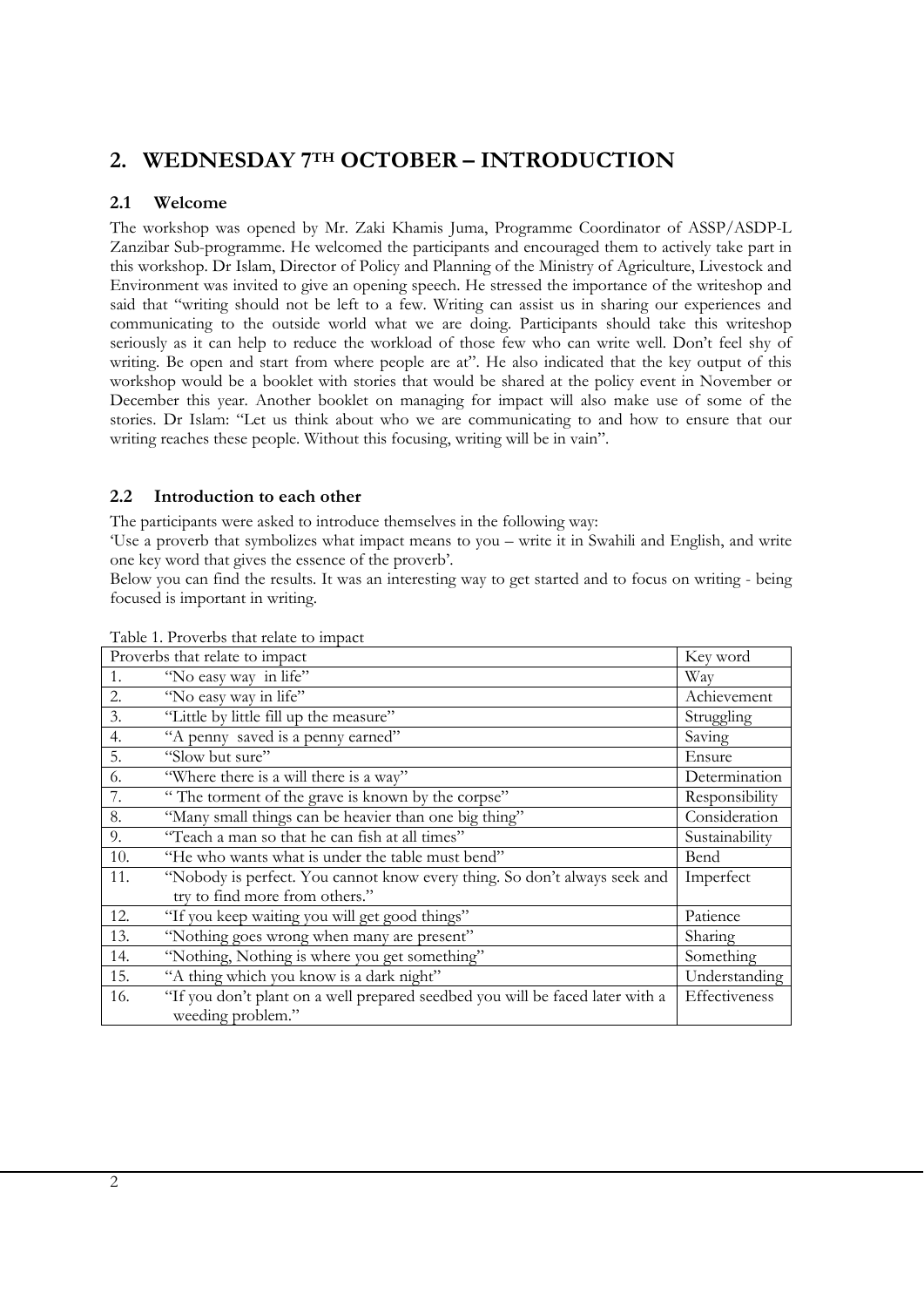#### **2.3 Introduction to writeshop programme and approach; agreeing on topics for stories**

A PowerPoint (annex C) was used to introduce participants to the writeshop programme (annex A) and to the approach. The idea of a writeshop has been developed by the International Institute for Rural Reconstruction. A writeshop is meant to produce a written document with a range of different stakeholders in a short period of time. We indicated that we aimed to produce a booklet with stories that is fully edited one week after this writeshop.

Then we discussed how one could get started, and particularly explained the brainstorming technique for generating topics for the stories. First, participants were requested to think for themselves about possible topics for the stories to be written. These stories were to be linked to the changes that people had experiences in relation to the introduction of managing for impact to the programme. After individual thinking, participants discussed this in small groups. After lunch we discussed the topics in a plenary session and agreed on the topics to be written. All topics were linked to one of the key elements of the managing for impact model: strategic planning, ensuring effective operations, (participatory) monitoring and evaluation, learning environment, and capacities and conditions to support all these. Most people took up 1 topic for writing a compelling story about changes related to managing for impact. A few people (3) agreed to write 2 stories. The results can be found in the table 2 below. Initially participants found it difficult to relate their topics for stories to this model. Note: One of the main interventions with ASSP/ASDP-L has been the new participatory monitoring and evaluation (PM&E) system. As some started working with farmer field schools about a year ago, they mixed the introduction of FFS with the introduction of the PM&E system. It took the facilitators some time to get people to think at this level and come up with examples.

| Table 2. Topics chosen to write a story about in relation to managing for impact |                                                                |            |  |  |  |
|----------------------------------------------------------------------------------|----------------------------------------------------------------|------------|--|--|--|
| Managing for impact -                                                            | Topic for a story to be written                                | To be      |  |  |  |
| element/pillar                                                                   |                                                                | written by |  |  |  |
| Strategic planning                                                               | Referring more frequently to the AWPB                          | Zaki? Not  |  |  |  |
|                                                                                  |                                                                | done       |  |  |  |
| Effective operations                                                             | Capacity to respond to farmers' issues has improved due to     | Elias      |  |  |  |
|                                                                                  | improved M&E but some capacities are beyond their sphere of    |            |  |  |  |
|                                                                                  | control / PME has increased the programme's capacity to        |            |  |  |  |
|                                                                                  | respond to farmers' issues but there is more to be done        |            |  |  |  |
|                                                                                  | Awareness on roles of different stakeholders has increased     | Hamad      |  |  |  |
|                                                                                  | their responsibilities                                         |            |  |  |  |
|                                                                                  | Better planning leads to better budgeting and more effective   | Abdi       |  |  |  |
|                                                                                  | operations                                                     |            |  |  |  |
|                                                                                  | Operations are now better linked to goals and objectives       | Zaki?      |  |  |  |
|                                                                                  |                                                                | Saleh?     |  |  |  |
|                                                                                  |                                                                | Not done   |  |  |  |
| (Participatory)                                                                  | It is now easier to get information of farmers through the     | Andreas    |  |  |  |
| Monitoring and                                                                   | participatory M&E system                                       |            |  |  |  |
| Evaluation                                                                       | Getting adoption-related information is more systematized      | Zainab     |  |  |  |
|                                                                                  | Information on farmyard manure increases adoption              | Seif       |  |  |  |
|                                                                                  | Participatory M&E helped farmers to improve their decision     | Ali        |  |  |  |
|                                                                                  | making (on their farming).                                     |            |  |  |  |
|                                                                                  | Participatory M&E helped farmers to choose new cassava         | Salum      |  |  |  |
|                                                                                  | varieties                                                      |            |  |  |  |
|                                                                                  | Monitoring and evaluation helps farmers to improve their yield | Mchanga    |  |  |  |
|                                                                                  | using organic farm fertilizer                                  |            |  |  |  |
|                                                                                  | PM&E helps to assess and address chick mortality               | Khatib     |  |  |  |
|                                                                                  | M&E not only for accountability but also for management        | Zaki? Not  |  |  |  |

Table 2. Topics chosen to write a story about in relation to managing for impact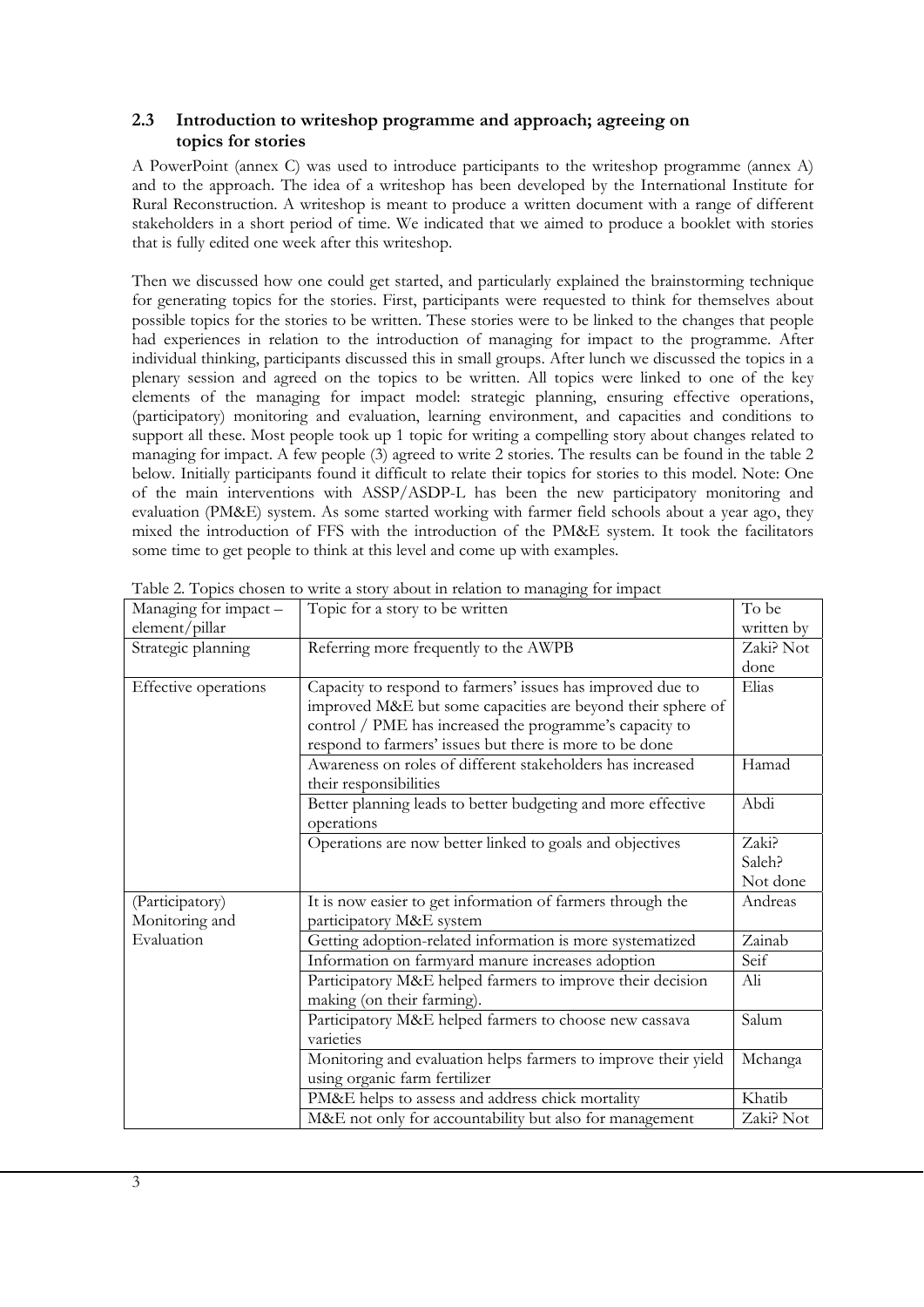| Managing for impact - | Topic for a story to be written                                 | To be      |
|-----------------------|-----------------------------------------------------------------|------------|
| element/pillar        |                                                                 | written by |
|                       |                                                                 | done       |
|                       | Quarterly monitoring leads to better understanding of farmers'  | Seif       |
|                       | contribution (by the programme)                                 |            |
| Learning environment  | Improved working relationships due to the learning from         | Lada       |
|                       | others / Improved relationships with other programmes under     |            |
|                       | MALE                                                            |            |
|                       | Improved linkage between extensionists and farmers, due to      | Faida      |
|                       | improved flow of information                                    |            |
|                       | PM&E has enable farmers to share their success stories          | Hamza      |
| Capacities and        | M&E system helped farmers to better analyse their situation,    | Is'hak     |
| conditions            | but still some external conditions affect their decision making |            |
|                       | Incentives are critical in effective M&E system                 | Lada       |
|                       | Due to participation, stakeholders can now challenge the        | Saleh      |
|                       | project (e.g. in terms of adapting monitoring tools)            |            |
|                       | Responsiveness to information from the PM&E system              | Andreas    |

Some of these topics were adapted as we went along to avoid too much overlap. New topics were also added. For a final overview please see the booklet with stories.

#### **2.4 Introduction to writing a compelling story; developing a lead**

After agreeing on who would write what stories, we had a presentation (annex D) as input into writing, including how to write a lead. A lead is critical in drawing the attention of readers. Participants were then asked to each write a lead on their story. The next morning these leads would be shared and commented on by their colleagues and workshop facilitators.

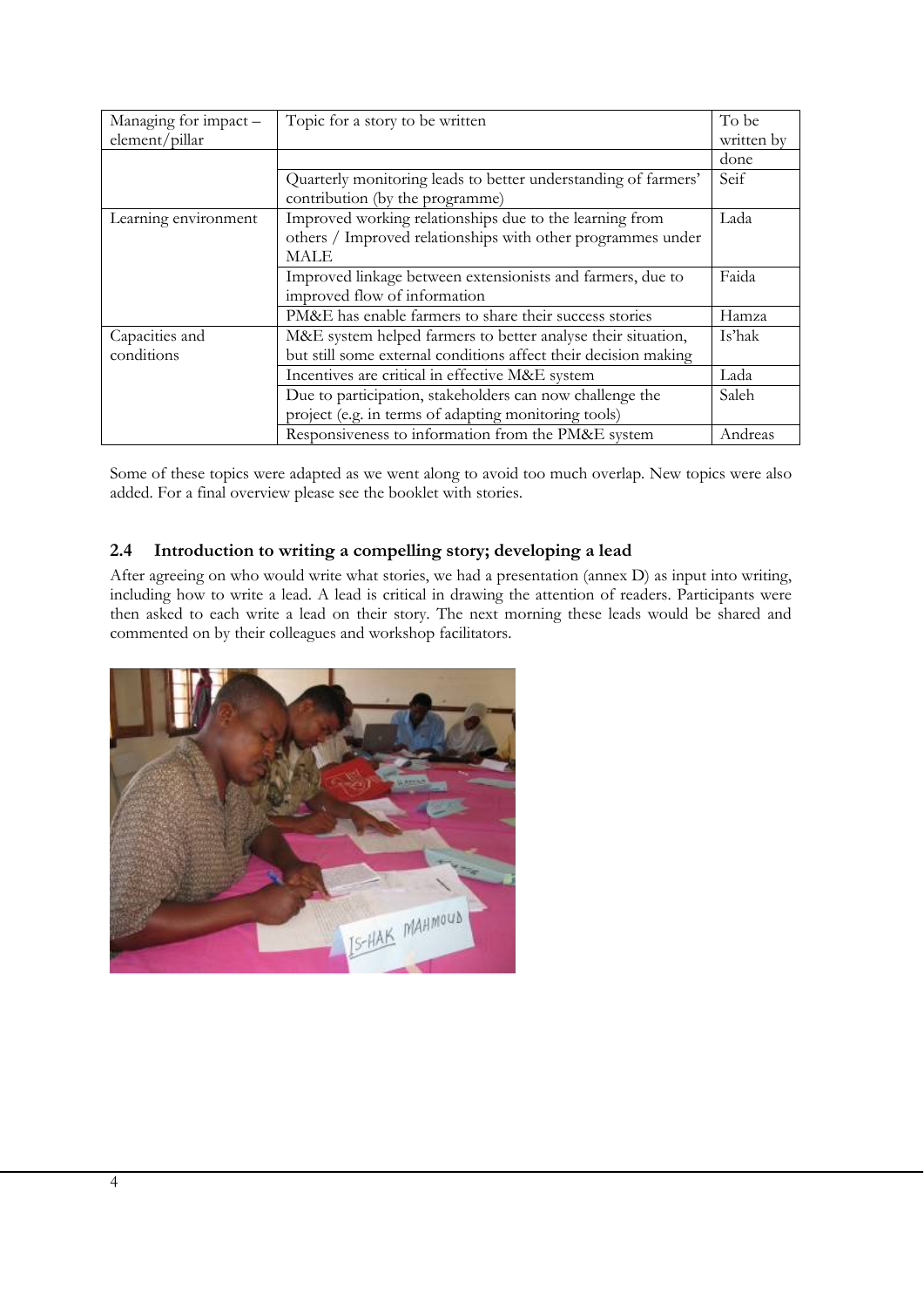# **3. THURSDAY 8TH OCTOBER – LEADS, PLANNING AND WRITING YOUR STORY**

#### **3.1 Reviewing leads**

We took nearly the whole morning to review the leads that participants had written. Each lead was presented on screen and then discussed for feedback. Below you can find some examples.

#### Box 1. Example 1 of leads reviewed

Title: Critical Reflection has improved the way we conduct our meetings

Lead by: Andreas

Data collected through the process of monitoring and evaluation can be as dumb as a dead body if they can't be used to provide required and usable information. Critical reflection involves thorough discussions of the information resulting from data analysis and plays an important role in providing the right direction for discussions before decision making or any conclusions. Since the ASSP/ASDP-L programme started to apply critical reflection, the way meetings are conducted has improved and contributed positively to proper decision making on various issues.

Feedback:

- Straight forward lead
- Easy to read

#### Box 2. Example 2 of leads reviewed

Title: Participatory monitoring and evaluation helped farmers to improve their decision making

Lead by: Ali

You think that exporting mangoes is just a question filling container with fruits and shipping it to Europe? Then think again a mango is a very delicate fruit. If mangoes must arrive in European supermarket in a perfect condition with a shelf life of at least two weeks. Before FFS famers were not participating in activities on good farming, so this caused them to make wrong decisions on their farming. After introducing FFS farmers were trained and covered all sessions so they changed and used new technology. Examples of new technology received are: good way of land preparation, the picking out of good seeds, disease identification, planting by by spacing, and how to prepare organic manure and how to use it. Due to these changes the yield increased more than before due to adoption of new technology. Trained farmers were able to compare their harvesting before and after FFS so they were able to make decisions. Also they were able to convince other farmers to follow or to use new technology by showing them real situation of their production. So other farmers decided to use new technology. This is how participatory monitoring and evaluation (M&E) helped farmers to improve their decision making.

Feedback:

Is this the full story?

How does the first sentence link to the rest? Why are we talking about mangoes? Are they a big part of your project? If not, use a different lead. E.g. painting the scene of current problem Title does not reflect story – improved decision making through FFS? What is the role of M&E?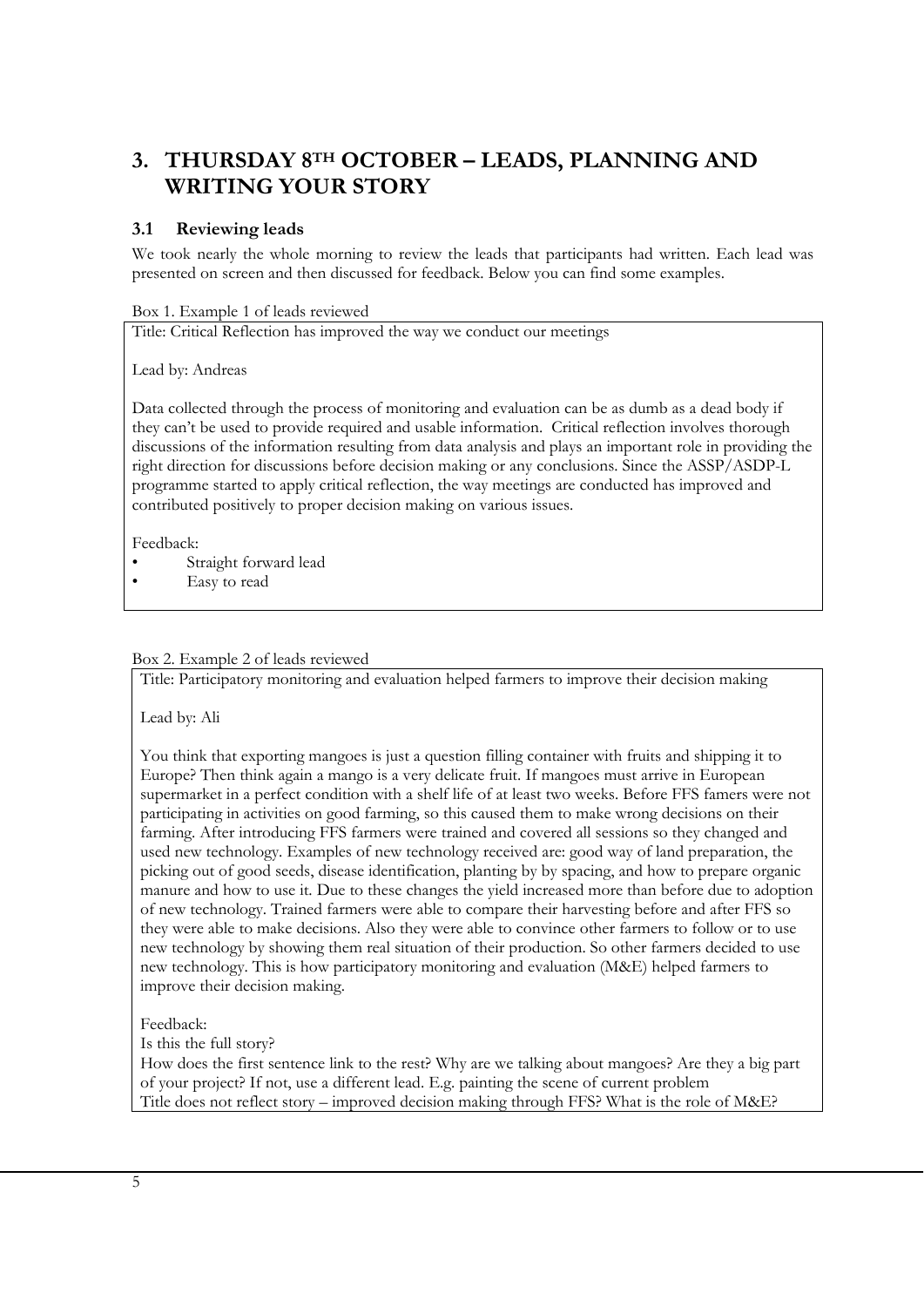Box 3. Example 3 of leads reviewed

Title: Improved linkages between extensionists and farmers due to good information flow

Lead by: Faida

How will it be if I ask you to travel from Unguuja island to Pemba without even a canoe? I think your journey will end at Nungwi village because there is no possible connection to get to your destination. The bridge connecting farmers' island with researchers and other extension workers was not only narrow but also old. Very few people from either side were able to cross it. The improved technologies established by extension workers ended inn their books or offices. And on the other hand, farmers' problems and their indigenous technologies remained on their farm with no consideration for a long period of time.

Feedback:

Good lead

Quickly show how it links to good information flow – what is needed? How has monitoring and evaluation helped in this? M&E helps to display farmer's indigenous practices, but it is not really captured in the M&E. Make the link more with learning Maybe suggest this can be integrated in the M&E system? This is open enough to be changed.

After reviewing the leads we asked participants to share their lessons on writing leads: Link your lead with the title Be specific Simple language Be brief Know your story – have the end in mind – end the story with the lessons learned Make it attractive to the reader: painting a scene/pictures, straight forward lead with clear information

#### **3.2 Planning your story**

Participants were then requested to plan their story. E.g. what information goes into my story? Where do I get my information from? See annexes E (adapted) and F for the format that participants could use to help them in planning their story.

#### **3.3 Effective writing – a review of key principles**

A presentation was given on effective writing (see annex G). There are 7 key principles that are important for people to remember: See box 4 below.

Box 4. 7 rules of highly effective writers

- 1. Keep it short and simple
- 2. Keep verbs active
- 3. Keep things together that go together
- 4. Keep parallel things parallel
- 5. Use clear verbs not foggy nouns
- 6. Make links for your readers
- 7. Emphasize what's important

Participants then individually worked on an exercise to practice some of these skills. See also annex H.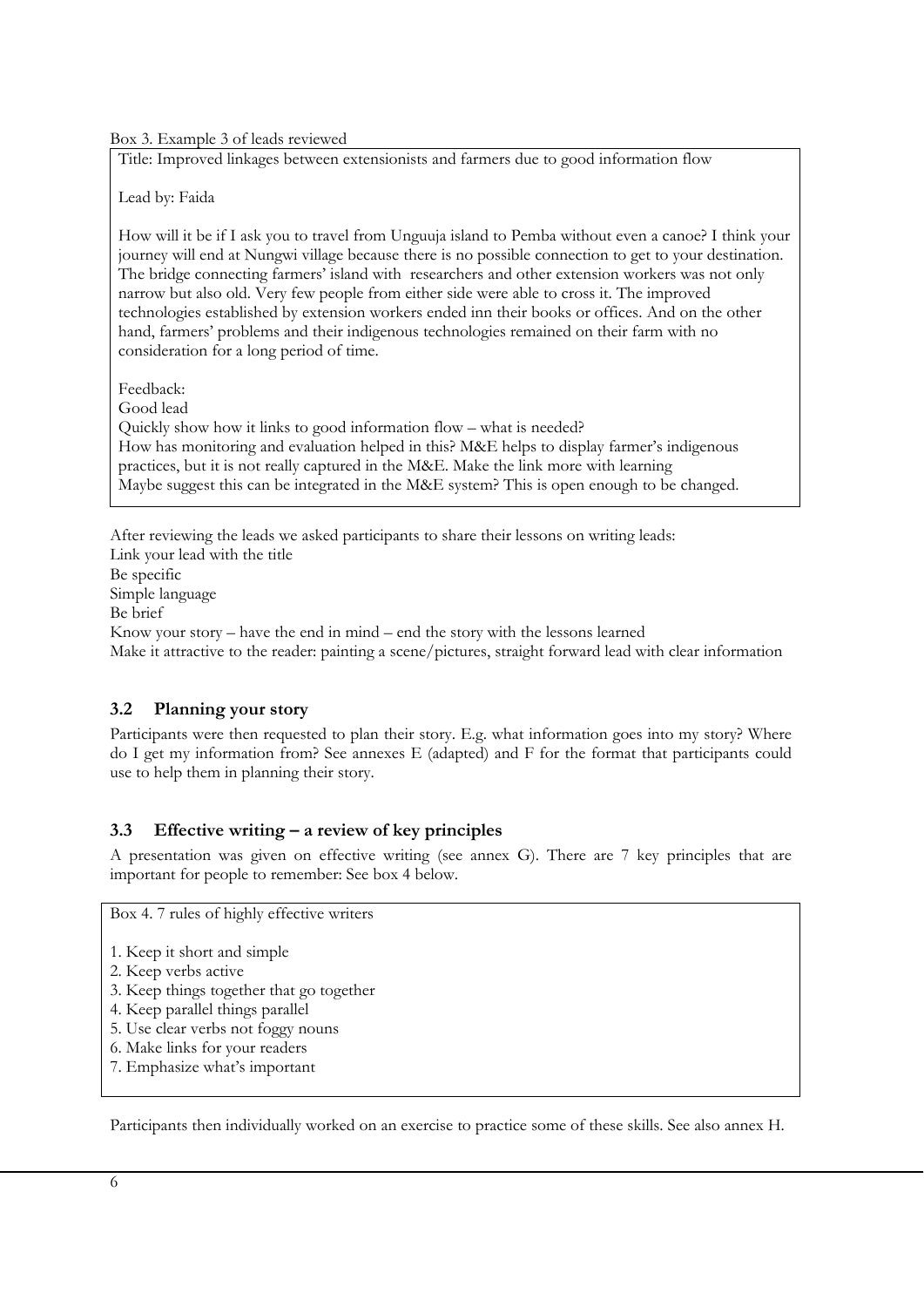#### **3.4 Writing your story**

With the previous input on effective writing and the planning of their story, participants then continued working on their story for the rest of the day. The next morning they were to present their stories for review.

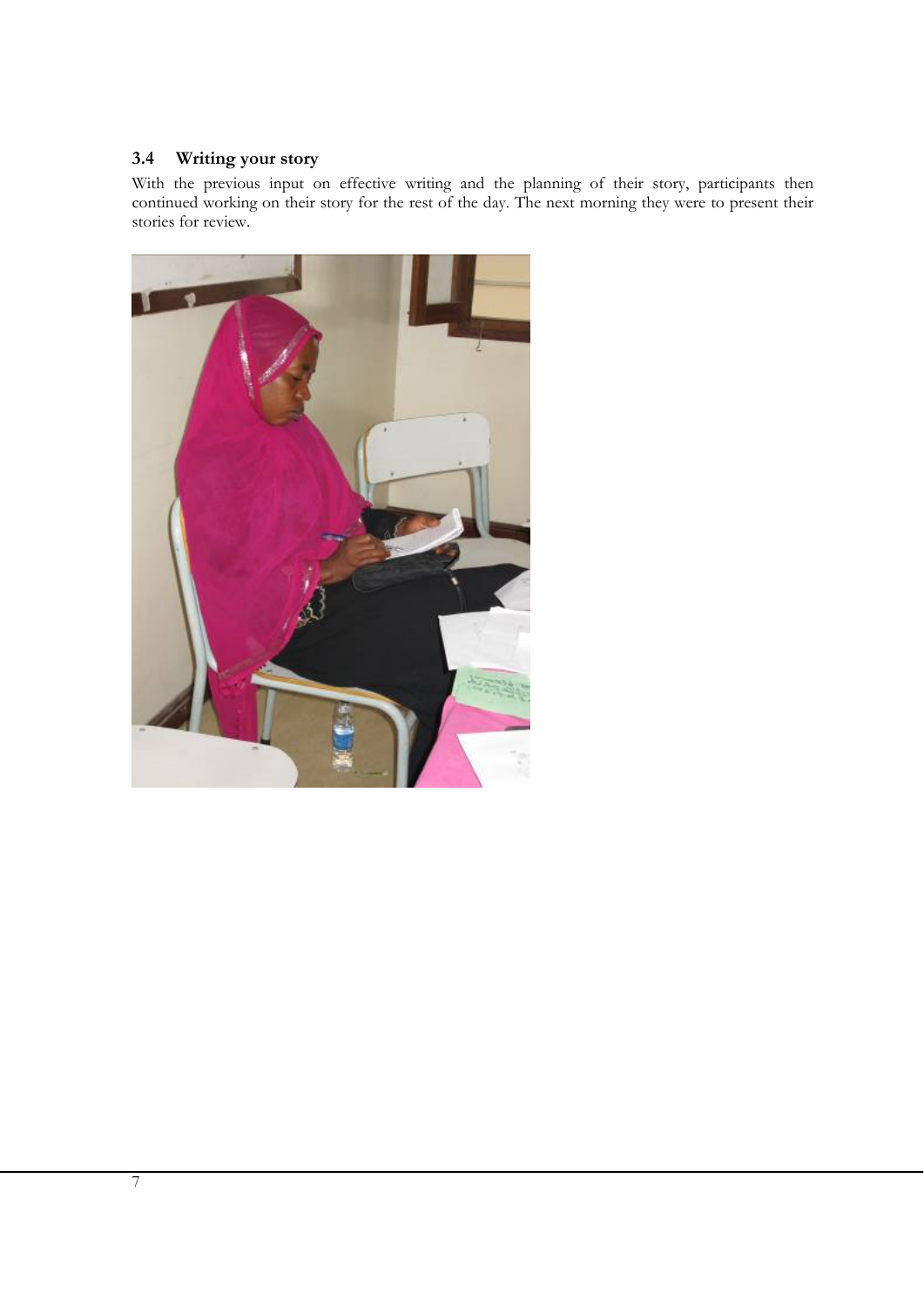# **4. FRIDAY 9TH OCTOBER - WRITING AND REVIEWING**

The writeshop started with a presentation on writing for impact. Please see annex I. The focus was on keeping the flow in a story, in paragraphs and in sentences. We learned that paragraphs need to have a beginning, a middle and an end. Paragraphs also need to be linked from one to the next. In relation to sentences we learned for example that it is important to keep your ideas moving and to keep your reader with you. This is called passing on the baton.

Figure 1. Passing on the baton in your story



The rest of the day was used for writing, reviewing and rewriting. Participants were all very serious in this. Hard work!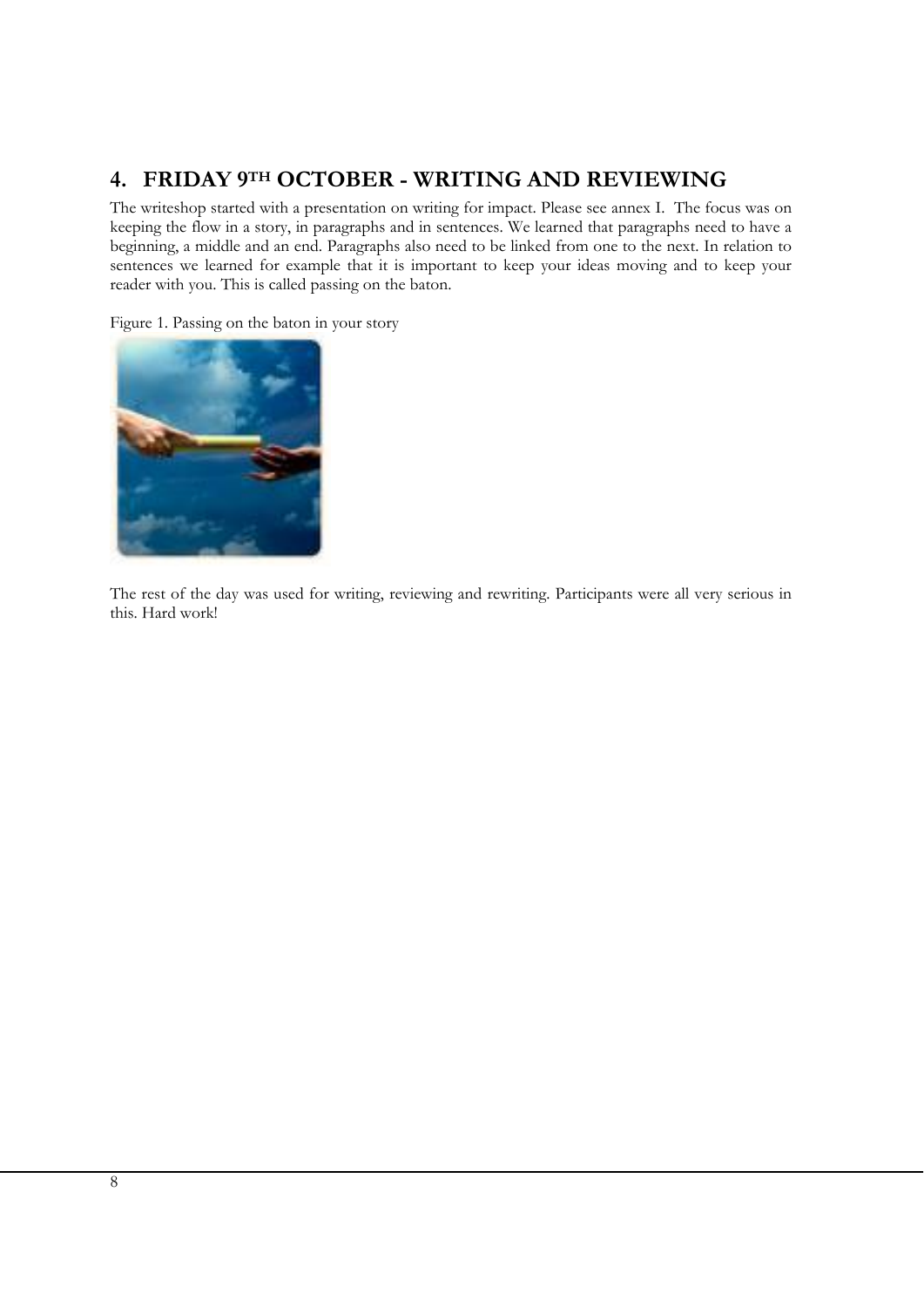## **5. SATURDAY 10TH OCTOBER – FINAL REVIEW AND REWRITING**

This day we used to do the final reviews (some of them the 3rd or 4<sup>th</sup> or 5<sup>th</sup> review) of the stories and to rewrite the stories based on the feedback from facilitators. At the end of the day all stories were ready for presentation the next day and for the final editing to be done in the Netherlands.



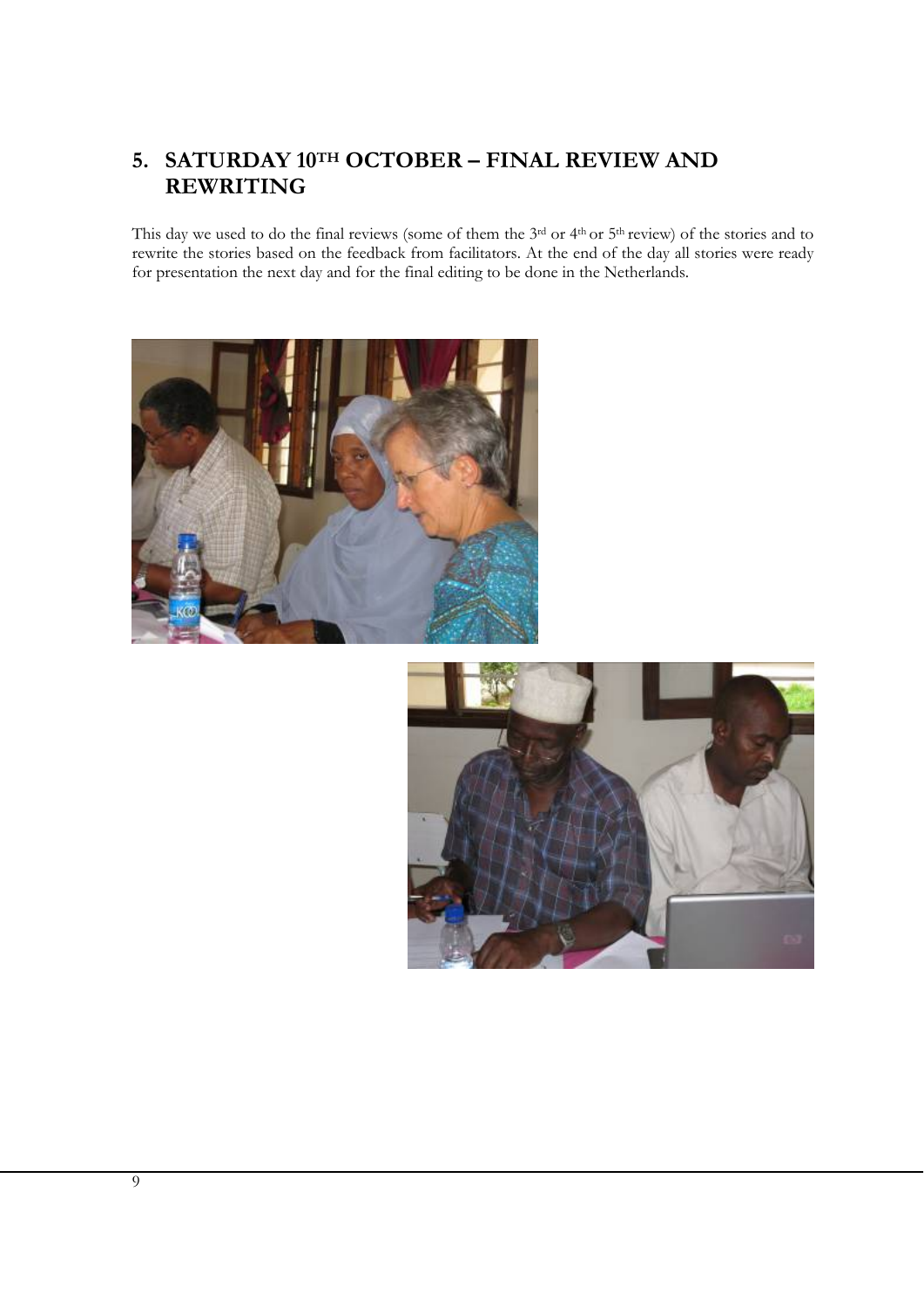## **6. SUNDAY 11TH OCTOBER – PRESENTATING OUR STORIES: LESSONS LEARNED ON M4I IN THE PROGRAMME**

#### **6.1 Reading our stories; key lessons learned on M4I**

On Sunday morning we put a printed copy of each story on the wall. Participants were requested to look at each story and see what lesson they could draw from all these stories. In a plenary, we discussed the lessons and which of these we could take forward to the policy event.

A key lesson was around **responsiveness:** due to information that is coming up at all levels, including farmers, facilitators, district and management level. Many issues are being brought up, from technical issues that farmers face in producing their crops or with their livestock (e.g. chicks death), to more core issues like water shortage that affects farmers' vegetable and banana production. Some of these issues can not be addressed within the programme; the issues may also be influenced by **external factors**. For example, the strategic plan of the irrigation department may not adequately address water shortage problems that farmers face in a particular district. Or maybe some policies around water may be inadequate. Here it is important to form **partnerships** with other stakeholders and to improve our linkages (e.g. with research institutes, policy makers, other stakeholders) in order to address the problems which cannot be solved by farmers and facilitators or even management alone.

Capacity of the programme to respond to issues that come up is related to receiving **good quality data in time**. Although this situation has improved, it is still a critical factor that affects being able to respond quickly to issues. Linked to this is the issue of **timely feedback**. If feedback on how issues are being addressed is not given in good time, we may lower the motivation of people to contribute to the PM&E process. Another important issue is that the need for quick responsiveness which also has an impact on our **management style** – as managers, but also as district officers, facilitators or farmers. This change in management style requires a **change in attitude** as people will need to be open to critical feedback, open to learning, open to participation, and flexible in their responses. Analytical abilities and flexibility are also important in this sense.

Many people mentioned various advantages of PM&E, as PM&E was one of the key elements of the M4I approach being introduced to ASSP/ASDP-L. An issue that came up frequently was that **PM&E helps both farmers and management to solve problems**. Here we realized that linking to research is important to keep on adapting to farmers' specific problems related to farming and livestock keeping. Also **drawing out farmers' stories**, particularly with **sensitive issues**, has become easier now. Also we learned that PM&E helps to **draw out farmers' expertise**. Furthermore, it **increases transparency** and helps us in being more **focused in our analysis**.

In terms of planning, there are also lessons to be learned. PM&E feeds into planning and can help us to question our assumptions about how we think change happens, not only at programme or strategic level but also at farmers' level. PM&E has helped us to revisit and revise our **theories of change**. Again this is related to responsiveness – how quickly do we respond when we see things are not working? Another lesson was that planning has helped stakeholders to take up their responsibilities in the programme.

Participants also considered **incentives** for farmers and facilitators in PM&E activities important. Thinking through what motivates people to engage in PM&E is important. Whilst the programme has addressed some of the underlying issues, there are still some other issues in relation to incentives that need to be addressed.

Another issue that came up is the importance of **critical reflection** and that now people are able to **'speak and do'**, meaning linking actions to our analysis.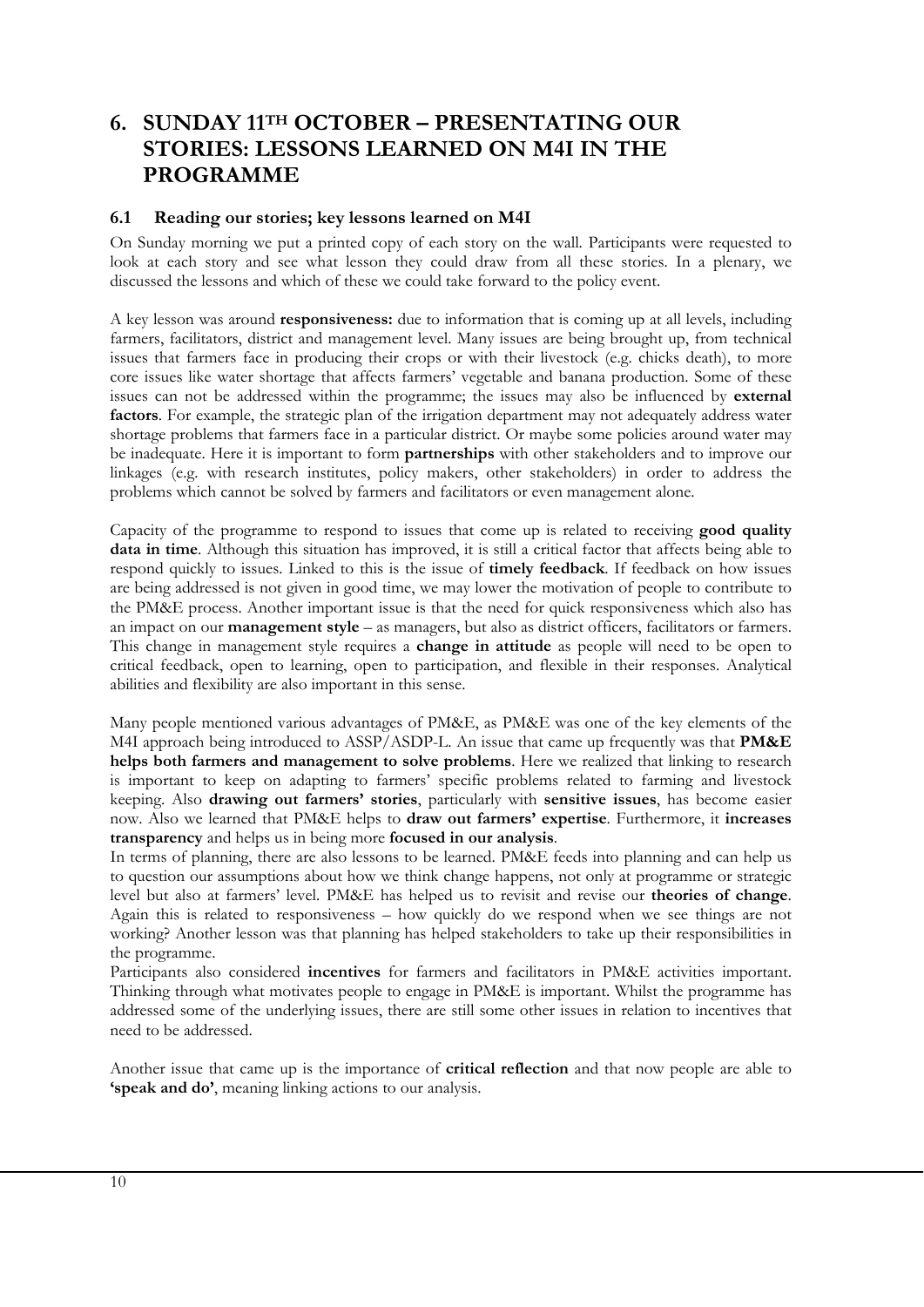We agreed that the key issues to be take to the policy event included: **responsiveness, incentives and partnerships.** 

#### **6.2 Evaluation**

We finished the writeshop with an evaluation in the style of the writeshop. Participants were asked to describe a short story on their experiences in relation to the writeshop. Their responses can be found in annex J. We also asked each participant to share their highlight of the writeshop (verbally). Generally people were very positive about the writeshop and indicated that they now had knowledge, skills and confidence to write!



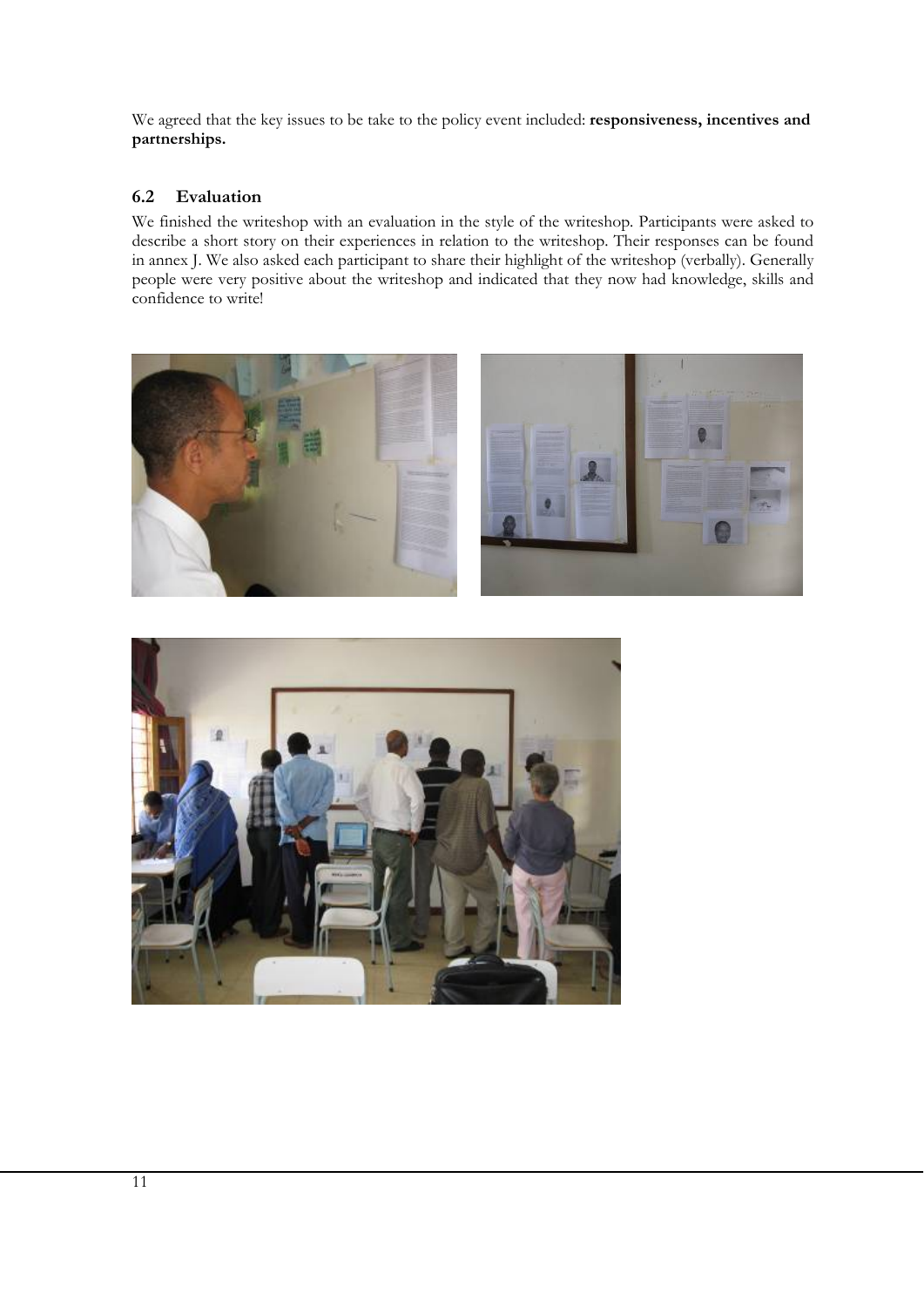# **7. CONCLUDING REMARKS**

This writeshop was organised to generate stories on the experiences of ASSP/ASDP-L in relation to managing for impact. These stories have been organised into a booklet that can be used at a policy event in Zanzibar by the end of this year, in a booklet that Wageningen International is writing on managing for impact, and for general communication of ASSP/ASDP-L with their stakeholders and the outside world.

Participants found this writeshop a challenging experience, as writing compelling stories, in more journalistic style, is not part of their working culture. However, writing stories is essential for us to learn more about how we are doing and where we can make improvements. It can help us to get a better picture of the challenges that we face and how to address them. Managing for impact is being applied in the programme. We hope that this workshop has helped not only to improve the writing skills of people but also to help document stories around how managing for impact works for the programme as well as sharing other important lessons. The learning we take from these stories can be applied at programme level, but they also include important messages for policy makers to help us to create the capacities and conditions that need to be in place to be effective in our efforts to achieve impact. At SMIP, the regional programme to strengthen managing for impact, we are grateful for all the efforts that ASSP/ASDP-L is putting into making this approach work for them. We have learned a lot from your stories and will integrate your lessons in adapting the approach. We hope that you keep up this spirit so that ultimately farmers and livestock keepers in Zanzibar have better lives!

Cecile Kusters Clare McGregor Elias Zerfu Wageningen International / IFPRI